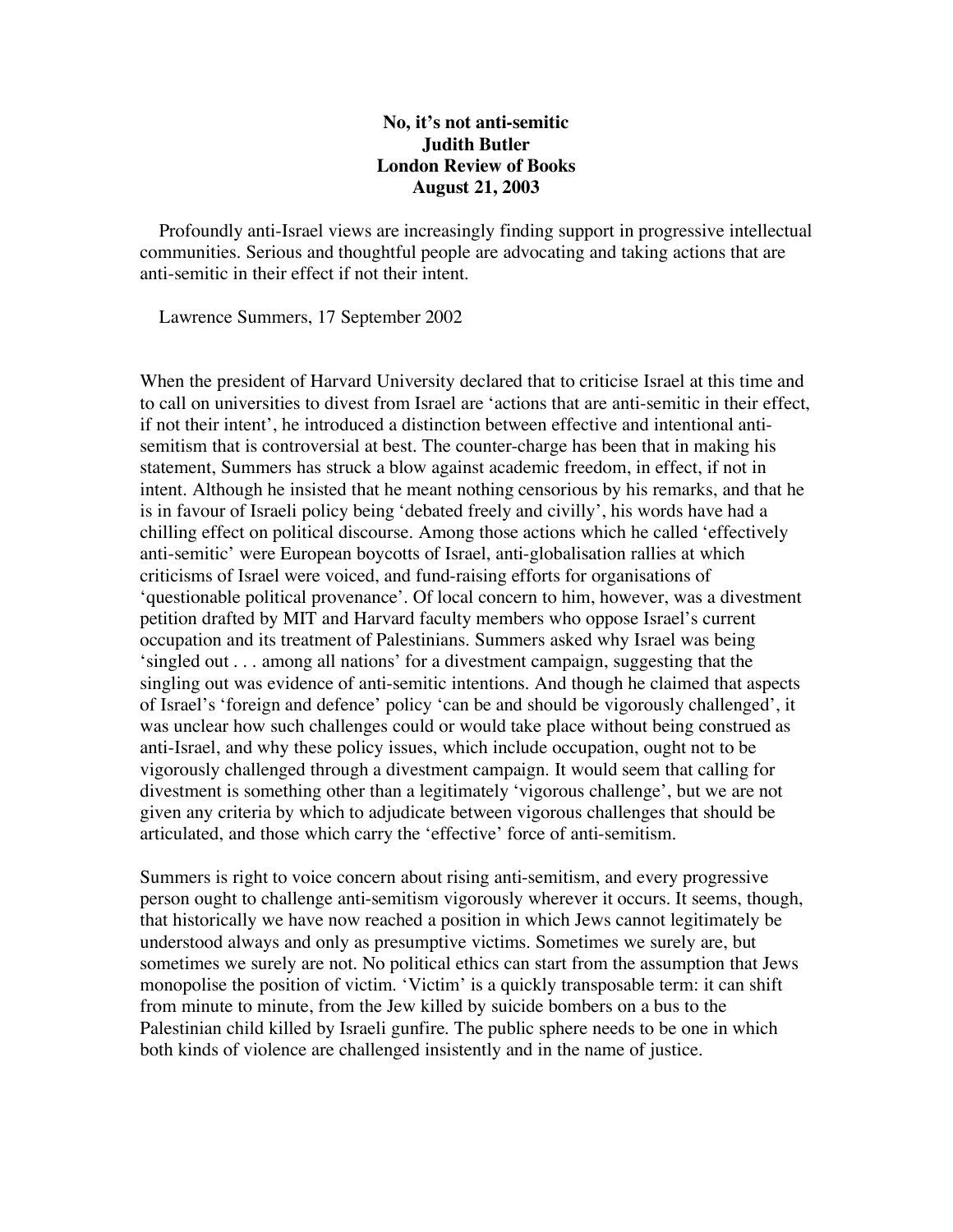If we think that to criticise Israeli violence, or to call for economic pressure to be put on the Israeli state to change its policies, is to be 'effectively anti-semitic', we will fail to voice our opposition for fear of being named as part of an anti-semitic enterprise. No label could be worse for a Jew, who knows that, ethically and politically, the position with which it would be unbearable to identify is that of the anti-semite. The ethical framework within which most progressive Jews operate takes the form of the following question: will we be silent (and thereby collaborate with illegitimately violent power), or will we make our voices heard (and be counted among those who did what they could to stop that violence), even if speaking poses a risk? The current Jewish critique of Israel is often portrayed as insensitive to Jewish suffering, past as well as present, yet its ethic is based on the experience of suffering, in order that suffering might stop.

Summers uses the 'anti-semitic' charge to quell public criticism of Israel, even as he explicitly distances himself from the overt operations of censorship. He writes, for instance, that 'the only antidote to dangerous ideas is strong alternatives vigorously advocated.' But how does one vigorously advocate the idea that the Israeli occupation is brutal and wrong, and Palestinian self-determination a necessary good, if the voicing of those views calls down the charge of anti-semitism?

To understand Summers's claim, we have to be able to conceive of an effective antisemitism, one that pertains to certain speech acts. Either it follows on certain utterances, or it structures them, even if that is not the conscious intention of those making them. His view assumes that such utterances will be taken by others as anti-semitic, or received within a given context as anti-semitic. So we have to ask what context Summers has in mind when he makes his claim; in what context is it the case that any criticism of Israel will be taken to be anti-semitic?

It may be that what Summers was effectively saying is that the only way a criticism of Israel can be heard is through a certain acoustic frame, such that the criticism, whether it is of the West Bank settlements, the closing of Birzeit and Bethlehem University, the demolition of homes in Ramallah or Jenin, or the killing of numerous children and civilians, can only be interpreted as showing hatred for Jews. We are asked to conjure a listener who attributes an intention to the speaker: so-and-so has made a public statement against the Israeli occupation, and this must mean that so-and-so hates Jews or is willing to fuel those who do. The criticism is thus given a hidden meaning, one that is at odds with its explicit claim. The criticism of Israel is nothing more than a cloak for that hatred, or a cover for a call for discriminatory action against Jews. In other words, the only way to understand effective anti-semitism is to presuppose intentional anti-semitism; the effective anti-semitism of any criticism turns out to reside in the intention of the speaker as retrospectively attributed by the listener.

It may be that Summers has something else in mind; namely, that the criticism will be exploited by those who want to see not only the destruction of Israel but the degradation or devaluation of Jewish people in general. There is always that risk, but to claim that such criticism of Israel can be taken only as criticism of Jews is to attribute to that particular interpretation the power to monopolise the field of reception. The argument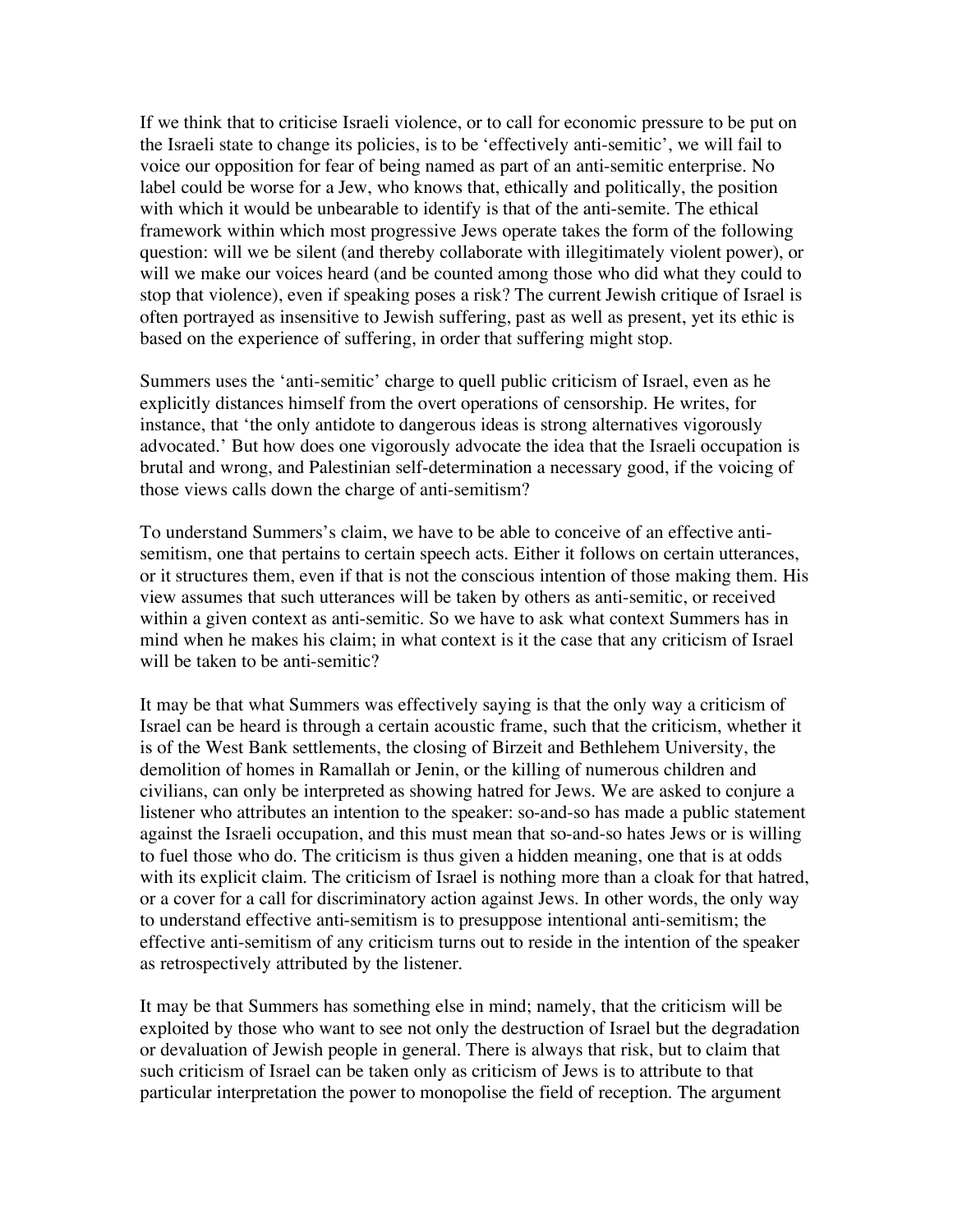against letting criticism of Israel into the public sphere would be that it gives fodder to those with anti-semitic intentions, who will successfully co-opt the criticism. Here again, a statement can become effectively anti-semitic only if there is, somewhere, an intention to use it for anti-semitic purposes. Indeed, even if one believed that criticisms of Israel are by and large heard as anti-semitic (by Jews, anti-semites, or people who could be described as neither), it would become the responsibility of all of us to change the conditions of reception so that the public might begin to distinguish between criticism of Israel and a hatred of Jews.

Summers made his statement as president of an institution which is a symbol of academic prestige in the United States, and although he claimed he was speaking not as president of the university but as a 'member of our community', his speech carried weight in the press precisely because he was exercising the authority of his office. If the president of Harvard is letting the public know that he will take any criticism of Israel to be effectively antisemitic, then he is saying that public discourse itself ought to be so constrained that such statements are not uttered, and that those who utter them will be understood as engaging in anti-semitic speech, even hate speech.

Here, it is important to distinguish between anti-semitic speech which, say, produces a hostile and threatening environment for Jewish students – racist speech which any university administrator would be obliged to oppose and regulate – and speech which makes a student uncomfortable because it opposes a particular state or set of state policies that he or she may defend. The latter is a political debate, and if we say that the case of Israel is different, that any criticism of it is considered as an attack on Israelis, or Jews in general, then we have singled out this political allegiance from all other allegiances that are open to public debate. We have engaged in the most outrageous form of 'effective' censorship.

The point is not only that Summers's distinction between effective and intentional antisemitism cannot hold, but that the way it collapses in his formulation is precisely what produces the conditions under which certain public views are taken to be hate speech, in effect if not in intent. Summers didn't say that anything that Israel does in the name of self-defence is legitimate and ought not to be questioned. I don't know whether he approves of all Israeli policies, but let's imagine, for the sake of argument, that he doesn't. And I don't know whether he has views about, for instance, the destruction of homes and the killings of children in Jenin which attracted the attention of the United Nations last year but was not investigated as a human rights violation because Israel refused to open its borders to an investigative team. If he objects to those actions, and they are among the 'foreign policy' issues he believes ought to be 'vigorously challenged', he would be compelled, under his formulation, not to voice his disapproval, believing, as he does, that that would be construed, effectively, as anti-semitism. And if he thinks it possible to voice disapproval, he hasn't shown us how to do it in such a way as to avert the allegation of anti-semitism.

Summers's logic suggests that certain actions of the Israeli state must be allowed to go on unimpeded by public protest, for fear that any protest would be tantamount to anti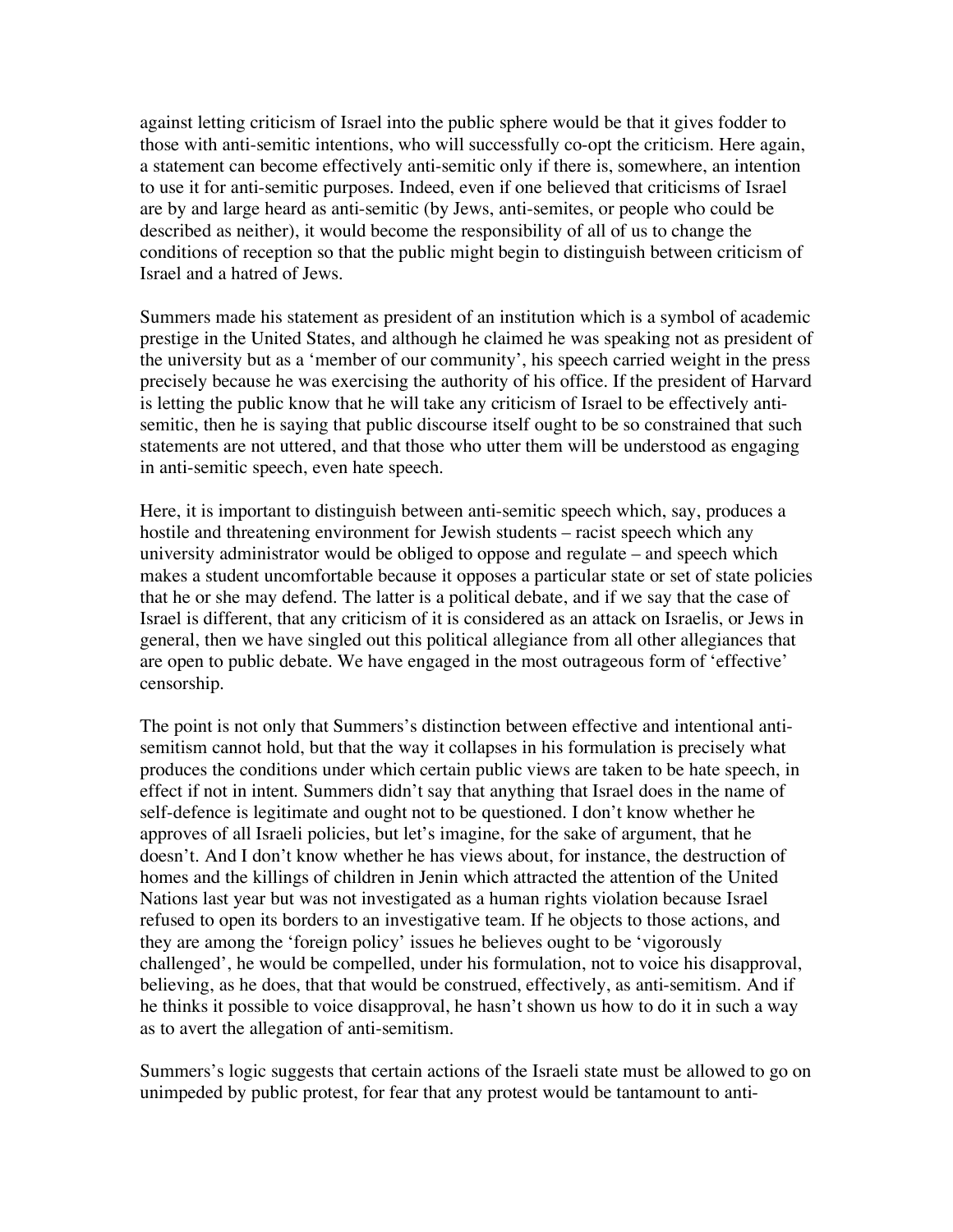semitism, if not anti-semitism itself. Now, all forms of anti-semitism must be opposed, but we have here a set of serious confusions about the forms anti-semitism takes. Indeed, if the charge of anti-semitism is used to defend Israel at all costs, then its power when used against those who do discriminate against Jews – who do violence to synagogues in Europe, wave Nazi flags or support anti-semitic organisations – is radically diluted. Many critics of Israel now dismiss all claims of anti-semitism as 'trumped up', having been exposed to their use as a way of censoring political speech.

Summers doesn't tell us why divestment campaigns or other forms of public protest are anti-semitic. According to him, some forms of anti-semitism are characterised as such retroactively, which means that nothing should be said or done that will then be taken to be anti-semitic by others. But what if those others are wrong? If we take one form of antisemitism to be defined retroactively, what is left of the possibility of legitimate protest against a state, either by its own population or anyone else? If we say that every time the word 'Israel' is spoken, the speaker really means 'Jews', then we have foreclosed in advance the possibility that the speaker really means 'Israel'. If, on the other hand, we distinguish between anti-semitism and forms of protest against the Israeli state (or rightwing settlers who sometimes act independently of the state), acknowledging that sometimes they do, disturbingly, work together, then we stand a chance of understanding that world Jewry does not see itself as one with Israel in its present form and practice, and that Jews in Israel do not necessarily see themselves as one with the state. In other words, the possibility of a substantive Jewish peace movement depends on our observing a productive and critical distance from the state of Israel (which can be coupled with a profound investment in its future course).

Summers's view seems to imply that criticism of Israel is 'anti-Israel' in the sense that it is understood to challenge the right of Israel to exist. A criticism of Israel is not the same, however, as a challenge to Israel's existence, even if there are conditions under which it would be possible to say that one leads to the other. A challenge to the right of Israel to exist can be construed as a challenge to the existence of the Jewish people only if one believes that Israel alone keeps the Jewish people alive or that all Jews invest their sense of perpetuity in the state of Israel in its current or traditional forms. One could argue, however, that those polities which safeguard the right to criticise them stand a better chance of surviving than those that don't. For a criticism of Israel to be taken as a challenge to the survival of the Jews, we would have to assume not only that 'Israel' cannot change in response to legitimate criticism, but that a more radically democratic Israel would be bad for Jews. This would be to suppose that criticism is not a Jewish value, which clearly flies in the face not only of long traditions of Talmudic disputation, but of all the religious and cultural sources that have been part of Jewish life for centuries.

What are we to make of Jews who disidentify with Israel or, at least, with the Israeli state? Or Jews who identify with Israel, but do not condone some of its practices? There is a wide range here: those who are silently ambivalent about the way Israel handles itself; those who only half articulate their doubts about the occupation; those who are strongly opposed to the occupation, but within a Zionist framework; those who would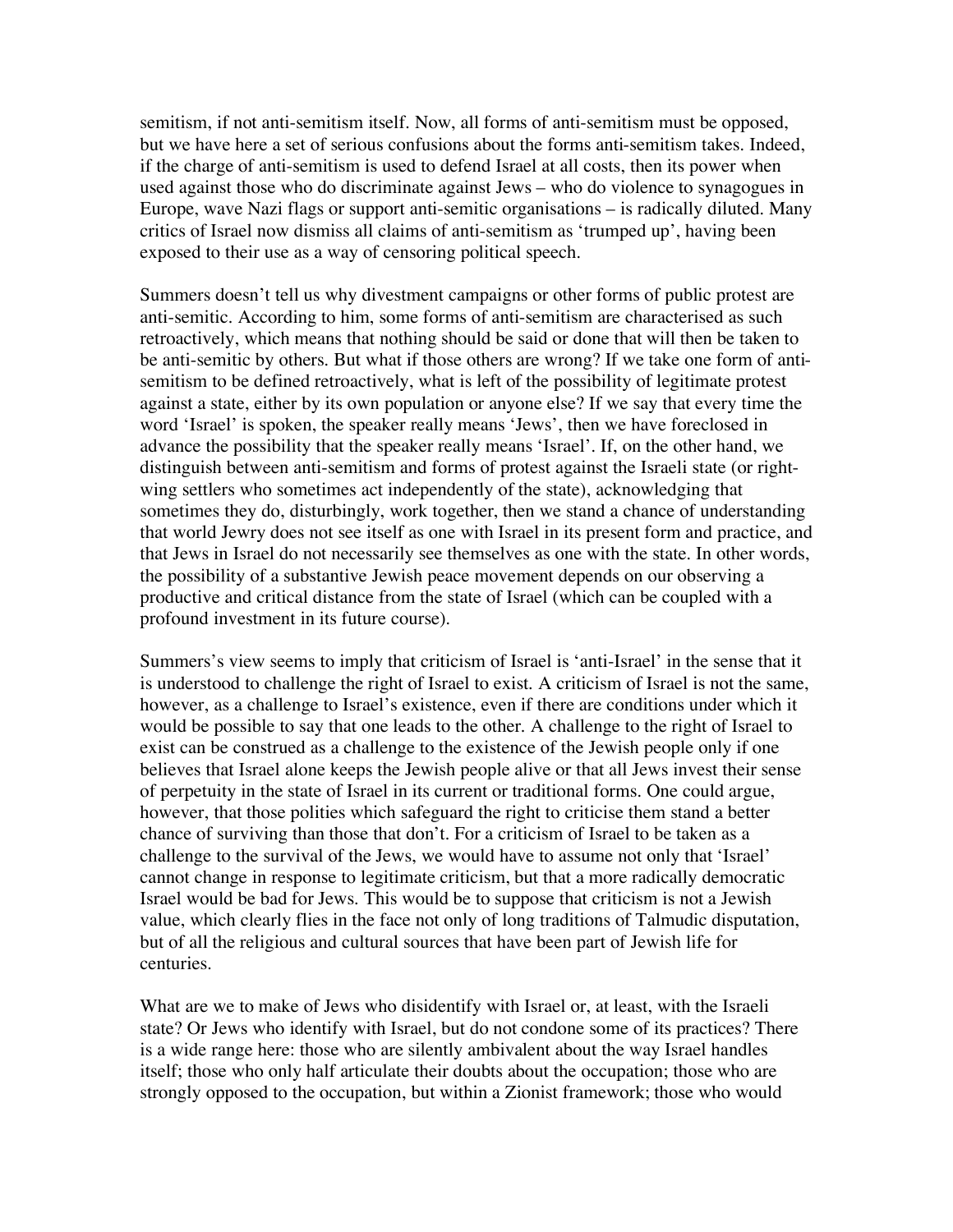like to see Zionism rethought or, indeed, abandoned. Jews may hold any of these opinions, but voice them only to their family, or only to their friends; or voice them in public but then face an angry reception at home. Given this Jewish ambivalence, ought we not to be suspicious of any effort to equate Jews with Israel? The argument that all Jews have a heartfelt investment in the state of Israel is untrue. Some have a heartfelt investment in corned beef sandwiches or in certain Talmudic tales, religious rituals and liturgy, in memories of their grandmother, the taste of borscht or the sounds of the old Yiddish theatre. Others have an investment in historical and cultural archives from Eastern Europe or from the Holocaust, or in forms of labour activism, civil rights struggles and social justice that are thoroughly secular, and exist in relative independence from the question of Israel.

What do we make of Jews such as myself, who are emotionally invested in the state of Israel, critical of its current form, and call for a radical restructuring of its economic and juridical basis precisely because we are invested in it? It is always possible to say that such Jews have turned against their own Jewishness. But what if one criticises Israel in the name of one's Jewishness, in the name of justice, precisely because such criticisms seem 'best for the Jews'? Why wouldn't it always be 'best for the Jews' to embrace forms of democracy that extend what is 'best' to everyone, Jewish or not? I signed a petition framed in these terms, an 'Open Letter from American Jews', in which 3700 American Jews opposed the Israeli occupation, though in my view it was not nearly strong enough: it did not call for the end of Zionism, or for the reallocation of arable land, for rethinking the Jewish right of return or for the fair distribution of water and medicine to Palestinians, and it did not call for the reorganisation of the Israeli state on a more radically egalitarian basis. It was, nevertheless, an overt criticism of Israel.

Many of those who signed that petition will have felt what might reasonably be called heartache at taking a public stand against Israeli policy, at the thought that Israel, by subjecting 3.5 million Palestinians to military occupation, represents the Jews in a way that these petitioners find not only objectionable, but terrible to endure, as Jews; it is as Jews that they assert their disidentification with that policy, that they seek to widen the rift between the state of Israel and the Jewish people in order to produce an alternative vision of the future. The petitioners exercised a democratic right to voice criticism, and sought to get economic pressure put on Israel by the US and other countries, to implement rights for Palestinians otherwise deprived of basic conditions of selfdetermination, to end the occupation, to secure an independent Palestinian state or to reestablish the basis of the Israeli state without regard to religion so that Jewishness would constitute only one cultural and religious reality, and be protected by the same laws that protect the rights of others.

Identifying Israel with Jewry obscures the existence of the small but important post-Zionist movement in Israel, including the philosophers Adi Ophir and Anat Biletzki, the sociologist Uri Ram, the professor of theatre Avraham Oz and the poet Yitzhak Laor. Are we to say that Israelis who are critical of Israeli policy are self-hating Jews, or insensitive to the ways in which criticism may fan the flames of anti-semitism? What of the new Brit Tzedek organisation in the US, numbering close to 20,000 members at the last count,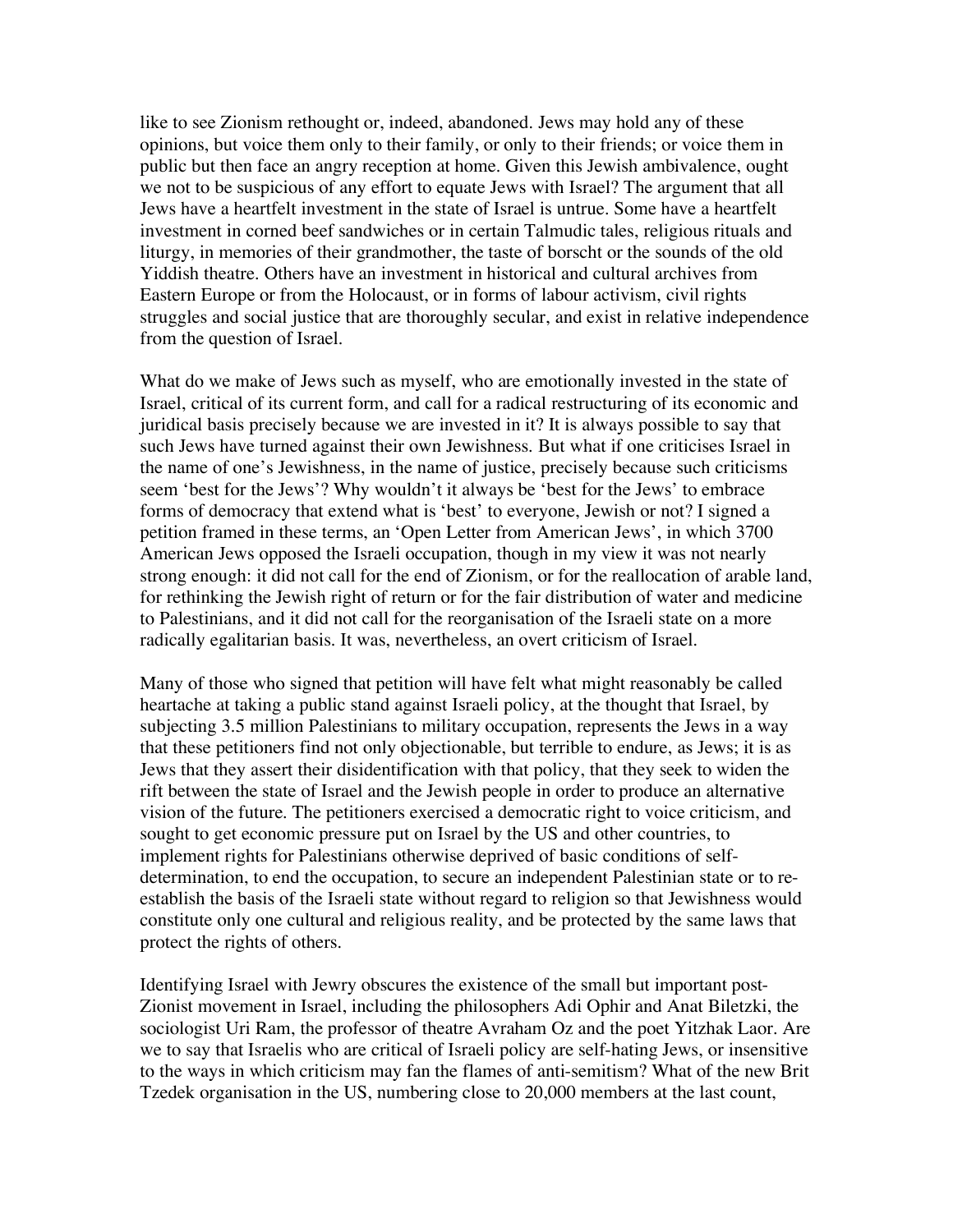which seeks to offer a critical alternative to the American Israel Political Action Committee, opposing the current occupation and working for a two-state solution? What of Jewish Voices for Peace, Jews against the Occupation, Jews for Peace in the Middle East, the Faculty for Israeli-Palestinian Peace, Tikkun, Jews for Racial and Economic Justice, Women in Black or, indeed, Neve Shalom-Wahat al-Salam, the only village collectively governed by both Jews and Arabs in the state of Israel? What do we make of B'Tselem, the Israeli organisation that monitors human rights abuses in the West Bank and Gaza, or Gush Shalom, an Israeli organisation opposing the occupation, or Yesh Gvul, which represents the Israeli soldiers who refuse to serve in the Occupied Territories? And what of Ta'ayush, a Jewish-Arab coalition against policies that lead to isolation, poor medical care, house arrest, the destruction of educational institutions, and lack of water and food for Palestinians?

It will not do to equate Jews with Zionists or Jewishness with Zionism. There were debates among Jews throughout the 19th and early 20th centuries as to whether Zionism ought to become the basis of a state, whether the Jews had any right to lay claim to land inhabited by Palestinians for centuries, and as to the future for a Jewish political project based on a violent expropriation of land. There were those who sought to make Zionism compatible with peaceful co-existence with Arabs, and those who used it as an excuse for military aggression, and continue to do so. There were those who thought, and still think, that Zionism is not a legitimate basis for a democratic state in a situation where a diverse population must be assumed to practise different religions, and that no group ought to be excluded from any right accorded to citizens in general on the basis of their ethnic or religious views. And there are those who maintain that the violent appropriation of Palestinian land, and the dislocation of 700,000 Palestinians, was an unsuitable foundation on which to build a state. Yet Israel is now repeating its founding gesture in the containment and dehumanisation of Palestinians in the Occupied Territories. Indeed, the wall now being built threatens to leave 95,000 Palestinians homeless. These are questions about Zionism that should and must be asked in a public domain, and universities are surely one place where we might expect critical reflections on Zionism to take place. Instead, we are being asked, by Summers and others, to treat any critical approach to Zionism as effective anti-semitism and, hence, to rule it out as a topic for legitimate disagreement.

Many important distinctions are elided by the mainstream press when it assumes that there are only two possible positions on the Middle East, the 'pro-Israel' and the 'pro-Palestinian'. The assumption is that these are discrete views, internally homogeneous, non-overlapping, that if one is 'pro-Israel' then anything Israel does is all right, or if 'pro-Palestinian' then anything Palestinians do is all right. But few people's political views occupy such extremes. One can, for instance, be in favour of Palestinian selfdetermination, but condemn suicide bombings, and find others who share both those views but differ on the form self-determination ought to take. One can be in favour of Israel's right to exist, but still ask what is the most legitimate and democratic form that existence ought to take. If one questions the present form, is one anti-Israel? If one holds out for a truly democratic Israel-Palestine, is one anti-Israel? Or is one trying to find a better form for this polity, one that may well involve any number of possibilities: a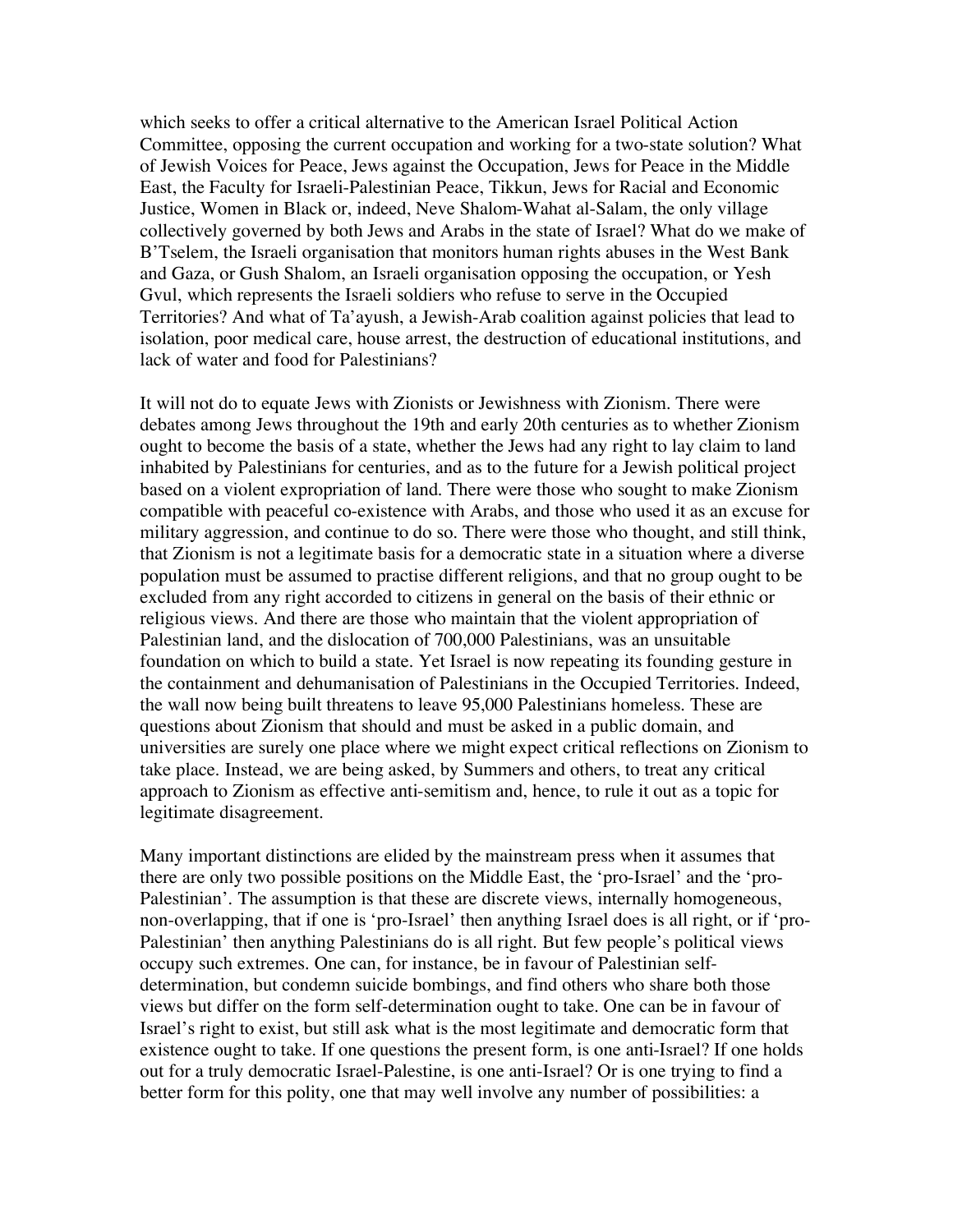revised version of Zionism, a post-Zionist Israel, a self-determining Palestine, or an amalgamation of Israel into a greater Israel-Palestine where all racially and religiously based qualifications on rights and entitlements would be eliminated?

What is ironic is that in equating Zionism with Jewishness, Summers is adopting the very tactic favoured by anti-semites. At the time of his speech, I found myself on a listserv on which a number of individuals opposed to the current policies of the state of Israel, and sometimes to Zionism, started to engage in this same slippage, sometimes opposing what they called 'Zionism' and at other times what they called 'Jewish' interests. Whenever this occurred, there were objections, and several people withdrew from the group. Mona Baker, the academic in Manchester who dismissed two Israeli colleagues from the board of her academic journal in an effort to boycott Israeli institutions, argued that there was no way to distinguish between individuals and institutions. In dismissing these individuals, she claimed, she was treating them as emblematic of the Israeli state, since they were citizens of that country. But citizens are not the same as states: the very possibility of significant dissent depends on recognising the difference between them. Baker's response to subsequent criticism was to submit e-mails to the 'academicsforjustice' listserv complaining about 'Jewish' newspapers and labelling as 'pressure' the opportunity that some of these newspapers offered to discuss the issue in print with the colleagues she had dismissed. She refused to do this and seemed now to be fighting against 'Jews', identified as a lobby that pressures people, a lobby that had put pressure on her. The criticism that I made of Summers's view thus applies to Baker as well: it is one thing to oppose Israel in its current form and practices or, indeed, to have critical questions about Zionism itself, but it is quite another to oppose 'Jews' or assume that all 'Jews' have the same view, that they are all in favour of Israel, identified with Israel or represented by Israel. Oddly, and painfully, it has to be said that on this point Mona Baker and Lawrence Summers agree: Jews are the same as Israel. In the one instance, the premise works in the service of an argument against anti-semitism; in the second, it works as the effect of anti-semitism itself. One aspect of anti-semitism or, indeed, of any form of racism is that an entire people is falsely and summarily equated with a particular position, view or disposition. To say that all Jews hold a given view on Israel or are adequately represented by Israel or, conversely, that the acts of Israel, the state, adequately stand for the acts of all Jews, is to conflate Jews with Israel and, thereby, to commit an anti-semitic reduction of Jewishness.

In holding out for a distinction to be made between Israel and Jews, I am calling for a space for dissent for Jews, and non-Jews, who have criticisms of Israel to articulate; but I am also opposing anti-semitic reductions of Jewishness to Israeli interests. The 'Jew' is no more defined by Israel than by anti-semitism. The 'Jew' exceeds both determinations, and is to be found, substantively, as a historically and culturally changing identity that takes no single form and has no single telos. Once the distinction is made, discussion of both Zionism and anti-semitism can begin, since it will be as important to understand the legacy of Zionism and to debate its future as to oppose anti-semitism wherever we find it.

What is needed is a public space in which such issues might be thoughtfully debated, and to prevent that space being defined by certain kinds of exclusion and censorship. If one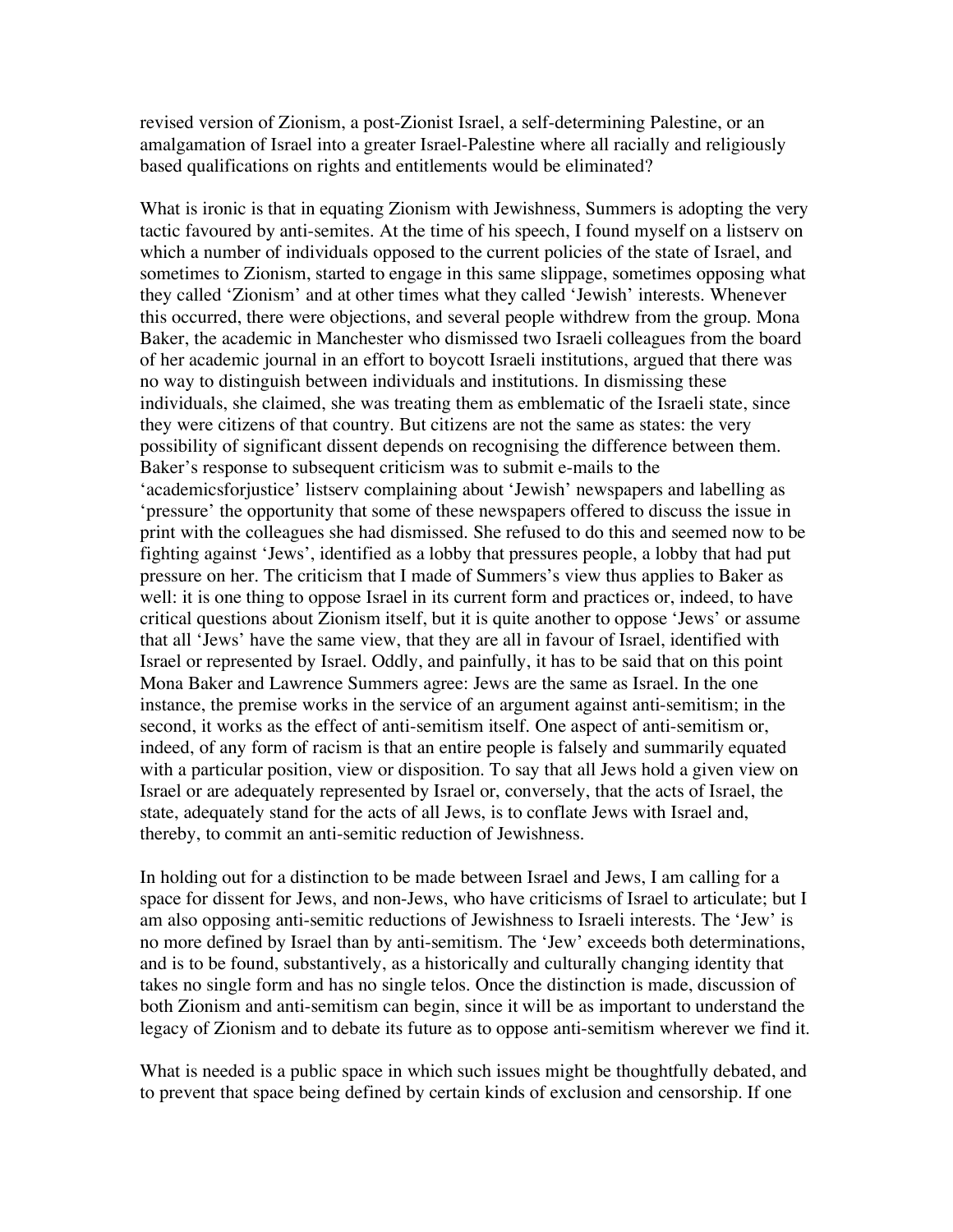can't voice an objection to violence done by Israel without attracting a charge of antisemitism, then that charge works to circumscribe the publicly acceptable domain of speech, and to immunise Israeli violence against criticism. One is threatened with the label 'anti-semitic' in the same way that one is threatened with being called a 'traitor' if one opposes the most recent US war. Such threats aim to define the limits of the public sphere by setting limits on the speakable. The world of public discourse would then be one from which critical perspectives would be excluded, and the public would come to understand itself as one that does not speak out in the face of obvious and illegitimate violence.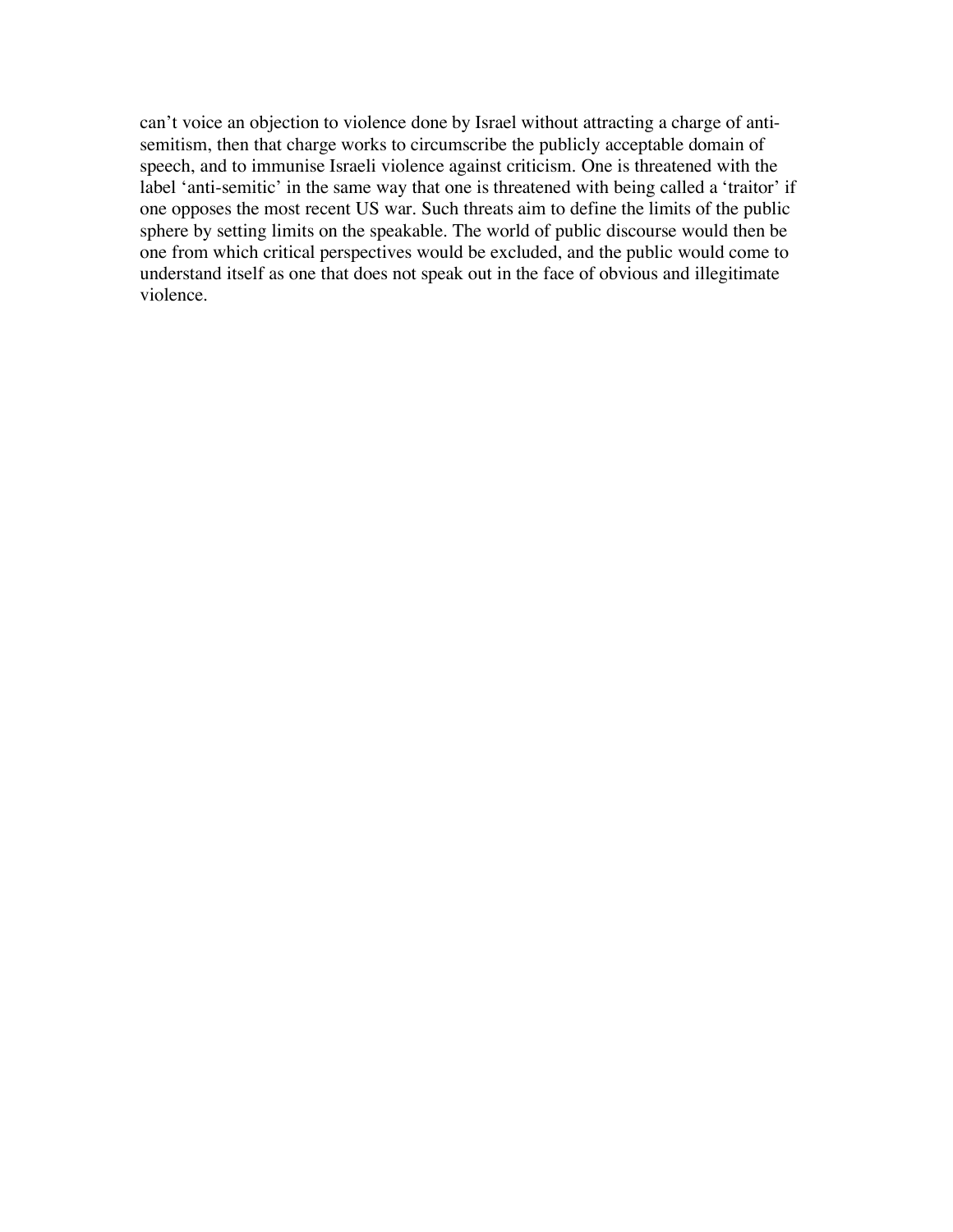## **August 31, 2003-New York Times How to Talk About Israel By IAN BURUMA**

The Jewish Problem pops up in the strangest places. In the winter of 1991, at the height of the first gulf war, I asked a right-wing Japanese politician who still wields considerable power in the ruling Liberal Democratic Party to explain the Japanese role in the Middle Eastern conflict. After clearing his throat with some perfunctory remarks about oil supplies and United States-Japan relations, he suddenly stopped midsentence, gave me a shrewd look and said: ''Look, we Japanese aren't stupid. We saw Henry Kissinger on TV. We know how America operates. We're perfectly well aware that this war is not about Kuwait. It's about Jewish interests. It's all about Israel.''

Perhaps he had read too many books about Jewish conspiracies (Roosevelt was a Jew, Churchill was a Jew, Rockefeller was a Jew, etc.), for which the Japanese market seems to have an insatiable appetite. He was, in any case, not known for his intellectual finesse. But the idea that Israel or Jewish interests are somehow at the center of world events or, at the very least, at the center of American foreign policy in the Middle East is widely held, and not only outside the United States. No matter what the current American administration does to save the tattered ''road map'' toward an end to the conflict between Israelis and Palestinians, sinister motives are still bound to be imputed.

Earlier this year, Representative James Moran, a Democrat, said that ''if it were not for the strong support of the Jewish community for this war with Iraq, we would not be doing this.'' In Britain, Tam Dalyell, a longstanding Labor member of Parliament, expressed a similar view. Tony Blair, he opined, was listening too much to a "cabal" of Jews around President Bush that included Deputy Defense Secretary Paul Wolfowitz; an under secretary of defense, Douglas Feith; Richard Perle, a member of the Defense Policy Board; Elliott Abrams, director of Middle East Affairs in the White House; and the former presidential spokesman Ari Fleischer. ''Those people drive this policy,'' Dalyell said.

Dalyell was ''worried about my country being led up the garden path on a Likudnik-Sharon agenda'' by British Jews close to Blair. He included among them Foreign Secretary Jack Straw, a Christian, whose rather distant Jewish family connections are very unlikely to make him a Likudnik.

The fact that James Moran had to apologize immediately, while the British M.P. was under no compulsion to do so, shows a profound difference between the United States and Europe, or indeed anywhere else in the world. Although Moran's opinion may be shared by other Americans, it is not something mainstream politicians can vocalize. Even legitimate criticism of Israel, or of Zionism, is often quickly denounced as anti-Semitism by various watchdogs. In European political discourse, not only is anti-Zionism quite acceptable, but so are vague allegations of too much Jewish influence in public life, especially across the Atlantic. And in the non-Western world, it's not even necessary to keep such allegations vague.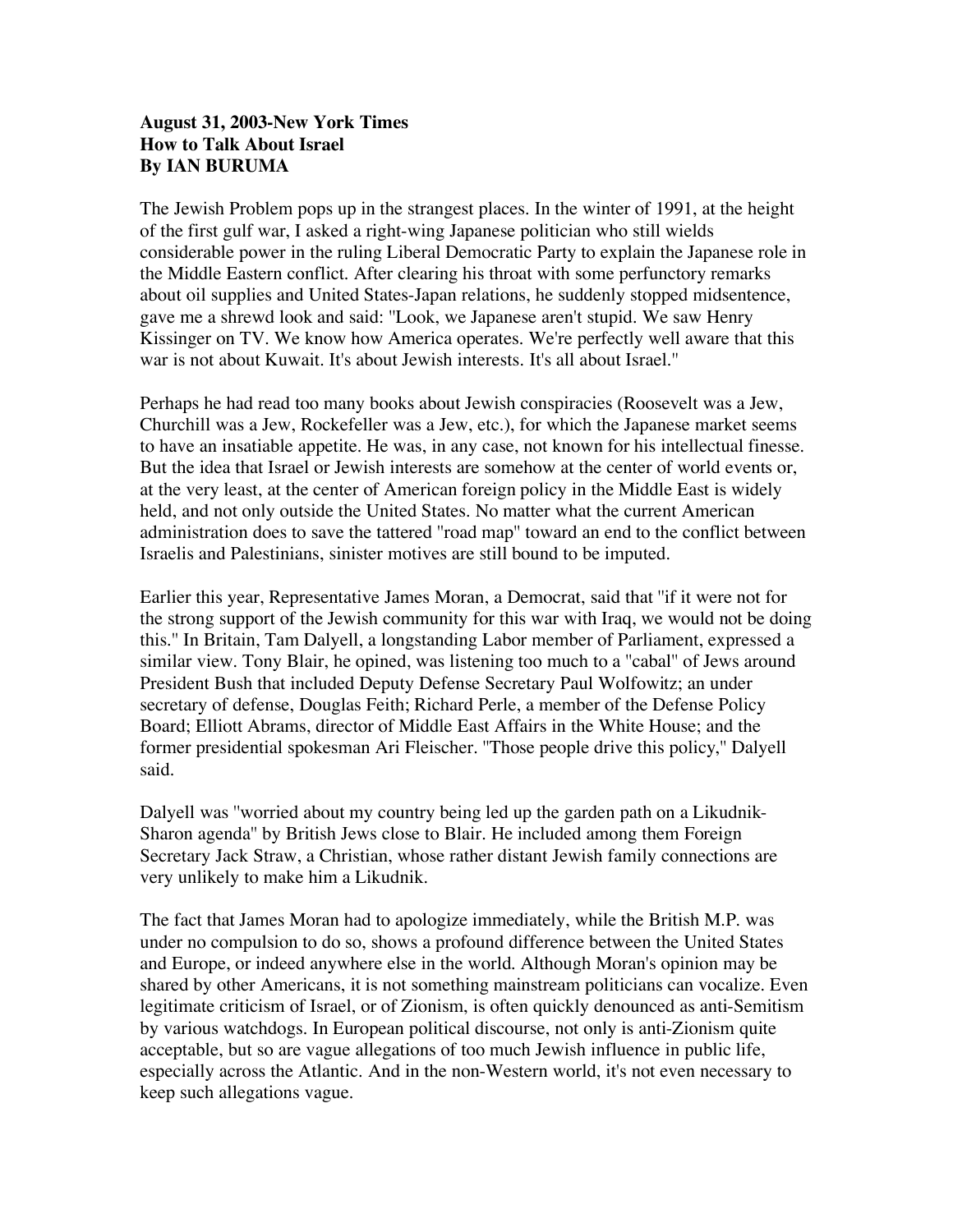Rarely can such a tiny country as Israel, and such a relatively small minority as the diaspora Jews, have been assumed to exercise so much influence in world affairs. The special relationship between Israel and the United States, and the supposed dominance of ''Jewish interests'' in Washington, is by now encrusted with so many layers of mythology and bad faith that it has become very difficult to discuss Israel's role in American politics critically and dispassionately. Yet not to talk about it invites only more conspiracy theories.

There are several myths to be considered. The first is the idea that the American or the British government is dominated or manipulated by Jews. In fact, none of President Bush's cabinet members are Jewish, and the last time individual Jews played a prominent part in any British government was under John Major. Straw, moreover, has spent more time and energy courting Iran than Israel. The well-being of Israel is not Blair's main concern either. In fact, an equitable deal for the Palestinians is more important to the British leader, who badly needs to rebuild his bridges with other European governments. That is why he wants Washington to push the Israelis harder to make peace with the Palestinians.

There is no doubt that Israeli lobby groups are well organized and well financed and have considerable clout in Washington. But then so do other lobbies. That is how the game is played. There was a time not so long ago when hefty books were written about the United States government falling into the hands of scheming Japanese lobbies. It is true that some people in the Pentagon, as well as influential organizations like the American Enterprise Institute and the Project for the New American Century, have close relations with the Likud Party, and especially with Finance Minister Benjamin Netanyahu, who is much more in tune with American neoconservatism than Prime Minister Ariel Sharon is. Douglas Feith and Richard Perle advised Netanyahu, who was prime minister in 1996, to make ''a clean break'' from the Oslo accords with the Palestinians. They also argued that Israeli security would be served best by regime change in surrounding countries. Despite the current mess in Iraq, this is still a commonplace in Washington. In Paul Wolfowitz's words, ''The road to peace in the Middle East goes through Baghdad.'' It has indeed become an article of faith (literally in some cases) in Washington that American and Israeli interests are identical, but this was not always so, and ''Jewish interests'' are not the main reason for it now.

Indeed, Israel enjoys a zealous following among some gentiles, particularly Christian fundamentalists. (In electoral terms, Christian fundamentalists are more important to the Republican Party than Jews -- there are many more of them, the Christian Coalition is highly efficient and most Jews still vote for the Democrats anyway.) Even though Israel is often described as the only democracy in the Middle East, the Christian right's remarkable devotion to Israel is not necessarily driven by democratic principles. The ''Christian Zionists'' are convinced by a literal reading of the Bible that Christ will reappear only once the Jews have repossessed the Holy Land. Their other conviction, that Jews will either die in an apocalypse or be converted to Christianity, is not so reassuring. Still, the Rev. Jerry Falwell declared on ''60 Minutes'' that evangelical Christians would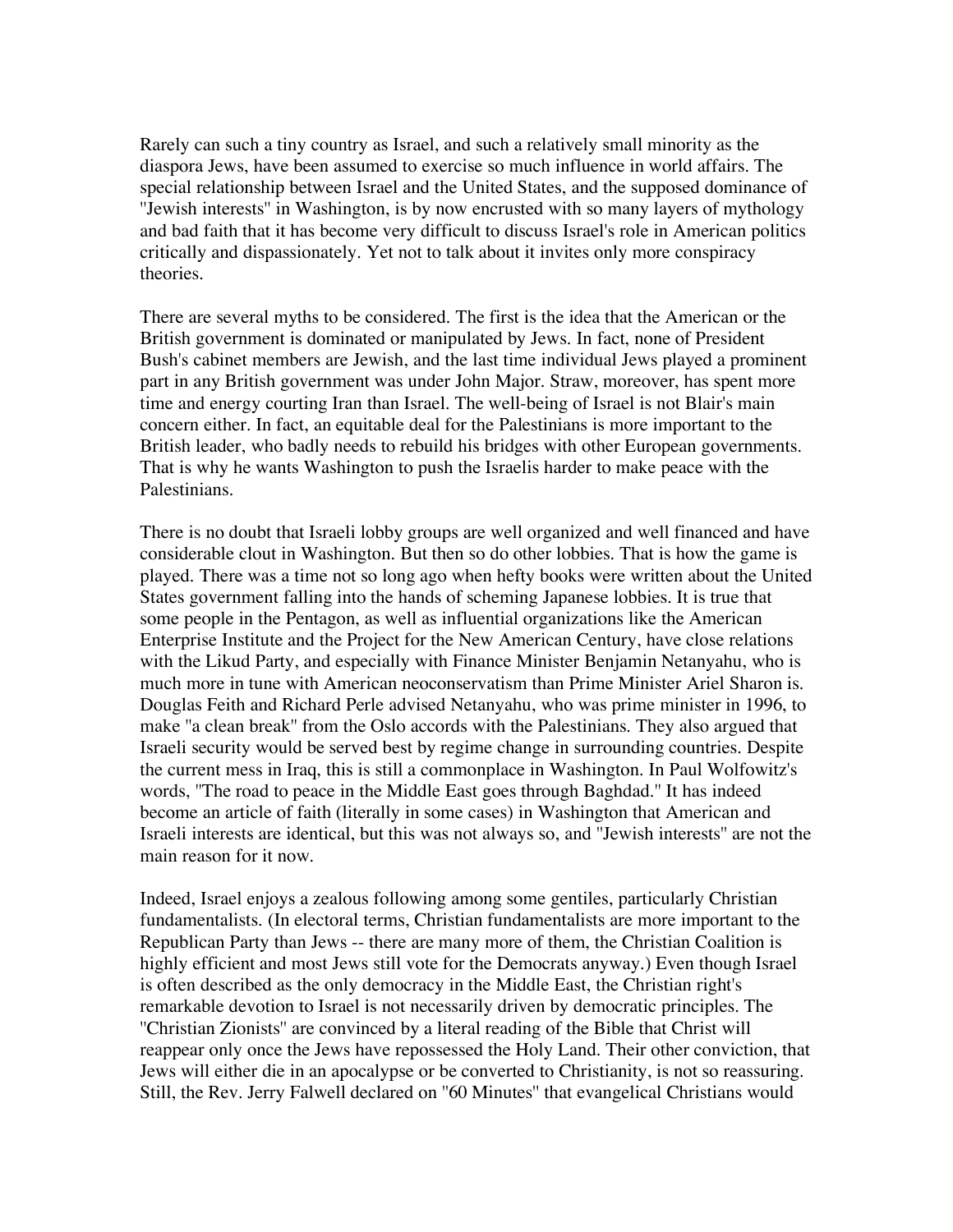make sure no American president would ever do anything to harm Israel. At a conference of the Christian Coalition held in Washington last year, there were more Stars of David than crucifixes.

Then there are the foreign-policy hawks for whom Israel has been a strategic inspiration. The notions of ''pre-emptive'' war and ''regime change'' were exemplified, if not exactly pioneered, by Israel. The Six-Day War of 1967 was launched by Israel in self-protection, admittedly in the face of far greater provocation than Iraq ever gave the United States. And the invasion of Lebanon in 1982 was part of an Israeli effort to install a more friendly government in Beirut. Both actions, deplored by critics of Israel all over the world, were seen as marks of admirable resolve by friends of Israel in the United States.

What we see, then, is not a Jewish conspiracy, but a peculiar alliance of evangelical Christians, foreign-policy hard-liners, lobbyists for the Israeli government and neoconservatives, a number of whom happen to be Jewish. But the Jews among them -- Perle, Wolfowitz, William Kristol, editor of The Weekly Standard, et al. -- are more likely to speak about freedom and democracy than about Halakha (Jewish law). What unites this alliance of convenience is a shared vision of American destiny and the conviction that American force and a tough Israeli line on the Arabs are the best ways to make the United States strong, Israel safe and the world a better place.

Not all Americans agree with this hard line, to be sure: a recent campaign by American Jews to press Sharon into accepting a two-state solution shows this. In fact, he now accepts it in principle. Whether he will comply with American pressure to stop building a barrier to keep the Palestinians more or less imprisoned inside the occupied territories is doubtful, especially when Palestinian suicide bombers continue to blow up buses -- and the Israeli government continues to kill Hamas leaders. And there is no sign that President Bush will make a serious effort to make the Israelis dismantle, or at least stop building, Jewish settlements in the Palestinian areas. The idea that Israeli and American interests, as defined by evangelical Christians, neocons and Likudniks, converge, as if by force of nature, is not seriously challenged in the United States.

To judge from much of the world's media, especially in Europe and the Middle East, this was always true. In fact, it was not. The turning point was the Six-Day War. It was then that many Europeans took up the Palestinian cause and Israel could count, for the first time, on the almost unconditional support of the United States. In 1947, President Harry S. Truman did join the Soviet Union in backing the United Nations resolution that gave Jews the right to found a state in Palestine. But he did so against the advice of State Department officials, who worried about antagonizing the oil-rich Arab nations. When Israelis fought for the survival of their state in 1948, the United States did nothing to help them. Both the Americans and the Soviets would later have good reasons for discretion about their respective attitudes at Israel's difficult birth.

In 1956, during the Suez crisis, the United States actively opposed Israel's interests. It was an interesting little war in light of today's fashionable clichés about dovish anti-Zionist Europeans and hawkish pro-Israeli Americans. Israel's biggest supporter and arms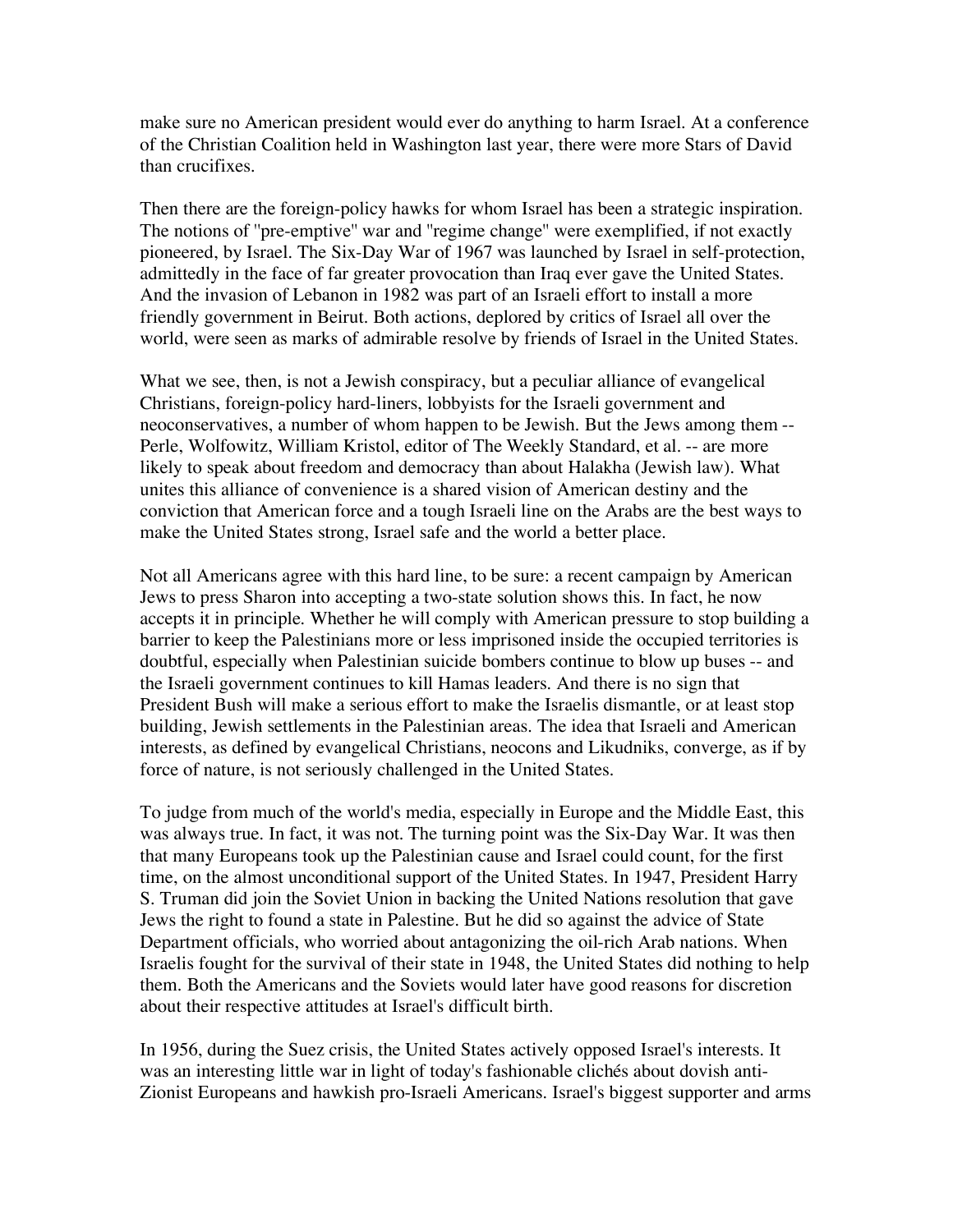supplier in the 1950's was not the United States, but France. That is how Israel got its nuclear bomb. Britain was more ambivalent and tended to lean toward the Arabs. But when President Gamal Abdel Nasser of Egypt, often depicted in the European press as an Arab Hitler, nationalized the Suez Canal, thus cutting out the British and French corporate owners, the British joined the French in an attempt to grab it back. They enlisted the Israelis in this enterprise by encouraging them to attack Egyptian ''terrorists'' in the Sinai, after which Britain and France would order both sides to withdraw from Suez. The inevitable Egyptian refusal would then be followed by a short, sharp conflict and possibly even a ''regime change'' in Cairo. All went well until the Soviets threatened to intervene on behalf of the Egyptians and President Dwight D. Eisenhower forced France and Britain to back off and the Israelis to get out of the Sinai.

The French remained Israel's staunchest allies until 1967, when Gen. Charles de Gaulle decided to withdraw his favors. Having only just divested France of its last colonial possessions in North Africa, de Gaulle decided to cultivate the Arabs. He called the Israelis a ''domineering'' people and warned them against going to war. As he put it to the Israeli foreign minister, Abba Eban: ''You will be considered the aggressor by the world, and by me. You will cause the Soviet Union to penetrate more deeply into the Middle East, and Israel will suffer the consequences. You will create a Palestinian nationalism, and you will never get rid of it.'' De Gaulle was not totally wrong on any of these counts.

Until 1967, Israel was a great liberal European cause. Almost everyone on the left supported it. The promised land of kibbutzim and open-shirted pioneers represented, after all, a socialist dream. Conservatives supported Israel, too, especially the type of people who thought that Jews were all very well as long as they stuck to their own kind. This attitude was not new. Arthur Balfour, the British foreign secretary whose famous declaration in 1917 opened Palestine to Jewish immigration, was against Jewish immigration to Britain and told Chaim Weizmann, the Zionist leader, that he shared the ''anti-Semitic postulates'' of certain well-known Jew-baiters.

Guilt, too, had a great deal to do with European good will toward Israel in the 50's and early 60's. This was a time when Jewish characters in German novels took on a saintly air and anti-Semitic remarks (in public) were treated as a kind of blasphemy. Anti-Semitism didn't disappear, of course, but open expressions of it were frowned upon, at least in Western Europe. If the word ''Jew'' had to be uttered at all, people lowered their voices, as if embarrassed by the very sound of it. Britain, never having been under Nazi occupation, was less vexed. Having grown up in guilt-ridden Holland, I can remember how shocked I was, sometime in the mid-60's, to hear a young lawyer in London make disparaging remarks about Jews.

Philo-Semitism is better than pogroms, to be sure, but there was something unreal, and even a little unsettling, about this dutiful sense of collective guilt. It was as if Jews, including Israeli Jews, once again were not treated in the same way as other human beings, which can quickly lead to resentment, not among Jews so much as among gentiles. Zvi Rex, an Israeli psychoanalyst, once put his finger right on this sorest of points. "The Germans," he said, "will never forgive the Jews for Auschwitz." This harsh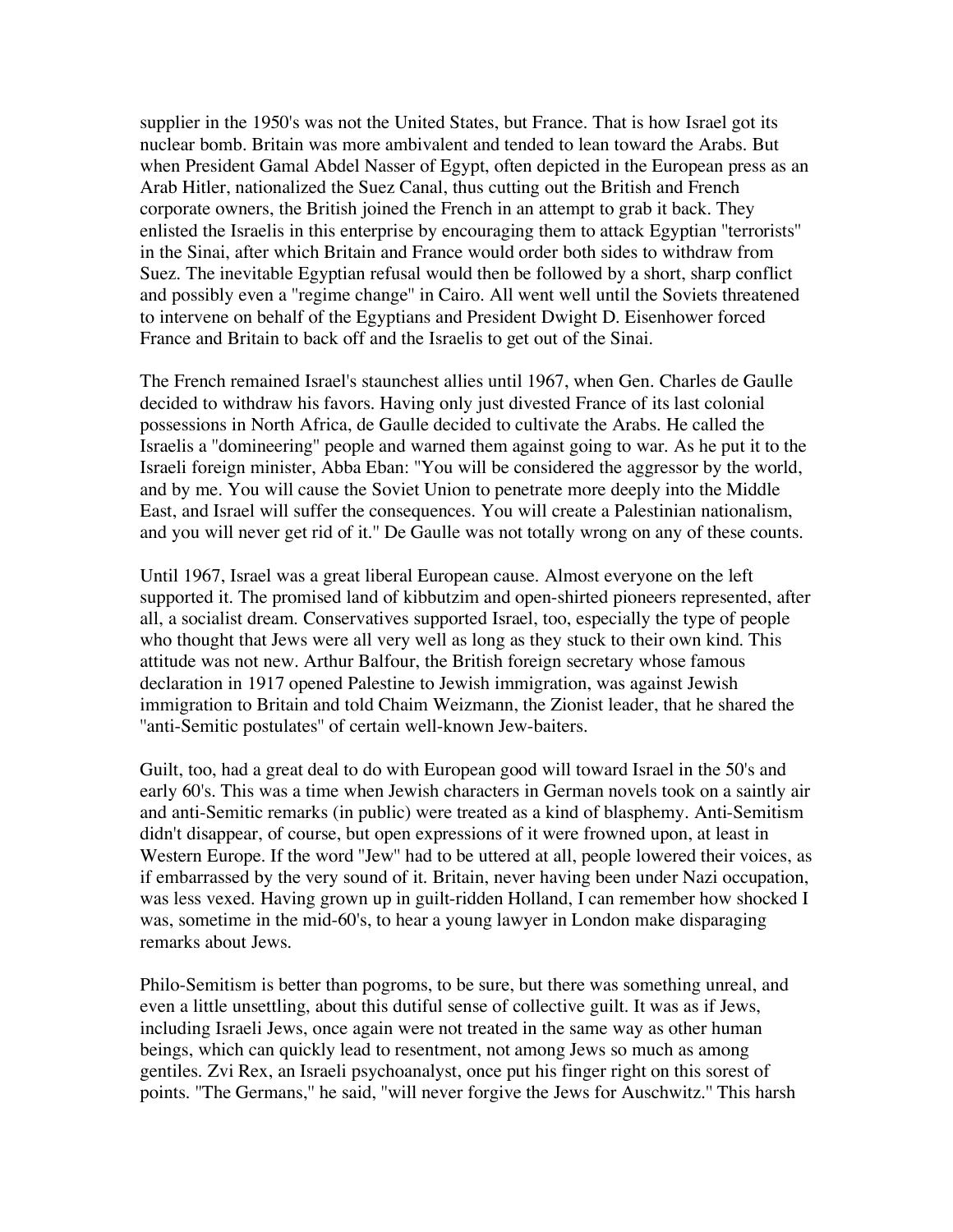analysis applies to some extent to non-Jews all over the European continent. Nobody likes to be made to feel guilty, especially for the sins of his father.

So it was with a certain sense of relief, in the aftermath of the 1967 war, that the European left, led by Communist publications like L'Humanité in France, could point its finger at Israelis and conclude that Jews, far from being saintly, were behaving just as badly as everyone else and, indeed, perhaps worse. Once it became clear that the Israelis were not going to give back their conquered territories, the Palestinians became the prime victims to be protected from persecution, and the Jews became the Nazis. Here is L'Humanité on July 20, 1967: ''Six million Jews were not slaughtered by the Nazis so that young sabras could on occasion behave like young Hitlerites.''

In fact, Europeans, especially on the left, had a double guilt complex. One complex concerned the widespread collaboration in the destruction of European Jewry; the other was about the colonial past. France's war in Algeria ended only in 1962, after eight years of torture, terrorism and a near civil war in France. Israel had backed France in this last stand for European colonial rule. Taking up the cause of Palestinians, Vietnamese and other postcolonial peoples fighting for their ''liberation'' was a way to atone for past European sins. And because Western imperialism, since the late 60's, was largely associated with Israel and the United States, anti-Zionism and anti-Americanism came to mean the same thing. In this respect, if in little else, the editors of L'Humanité and General de Gaulle were entirely on the same wavelength.

The United States, meanwhile, began supplying Israel with fighter jets in 1968 and became an ever more reliable friend. But Zionist lobbies were not the main reason. It was the politics of the cold war that paved Washington's road to Jerusalem. Even though President Lyndon Johnson liked the macho Israelis, some of his closest advisers, including Vietnam hawks like Secretary of State Dean Rusk and Walt Rostow, a national security adviser, argued against supporting Israel's 1967 war. But Johnson decided that the United States had to stand by Israel to thwart Soviet designs on the Middle East.

If American Jews had anything to do with this, it was because many of them criticized the war in Vietnam, and Johnson needed something to appease these loyal Democratic voters. Since Israel, by then, was becoming a primary focus of Jewish identification -- as religion, Yiddish and other Old World memories were fading -- American support for Israel was a popular move among Jews. And besides that, Israel was not only more democratic than America's client states in Southeast Asia but a much brighter military success to boot.

The steady alignment of American interests with Israel made it possible for American Jews to be good Jews, good Democrats and good American patriots too. This same period gave birth to neoconservatism, in which Israel played a major role. The career of Norman Podhoretz might serve as an illustration. He was once a man of the left who wondered, when "thinking about the Jews," whether "their survival as a distinct group was worth one hair on the head of a single infant.'' But, as he explained in a speech on the occasion of his retirement as editor of Commentary in 1995, he began to change his mind in the 60's,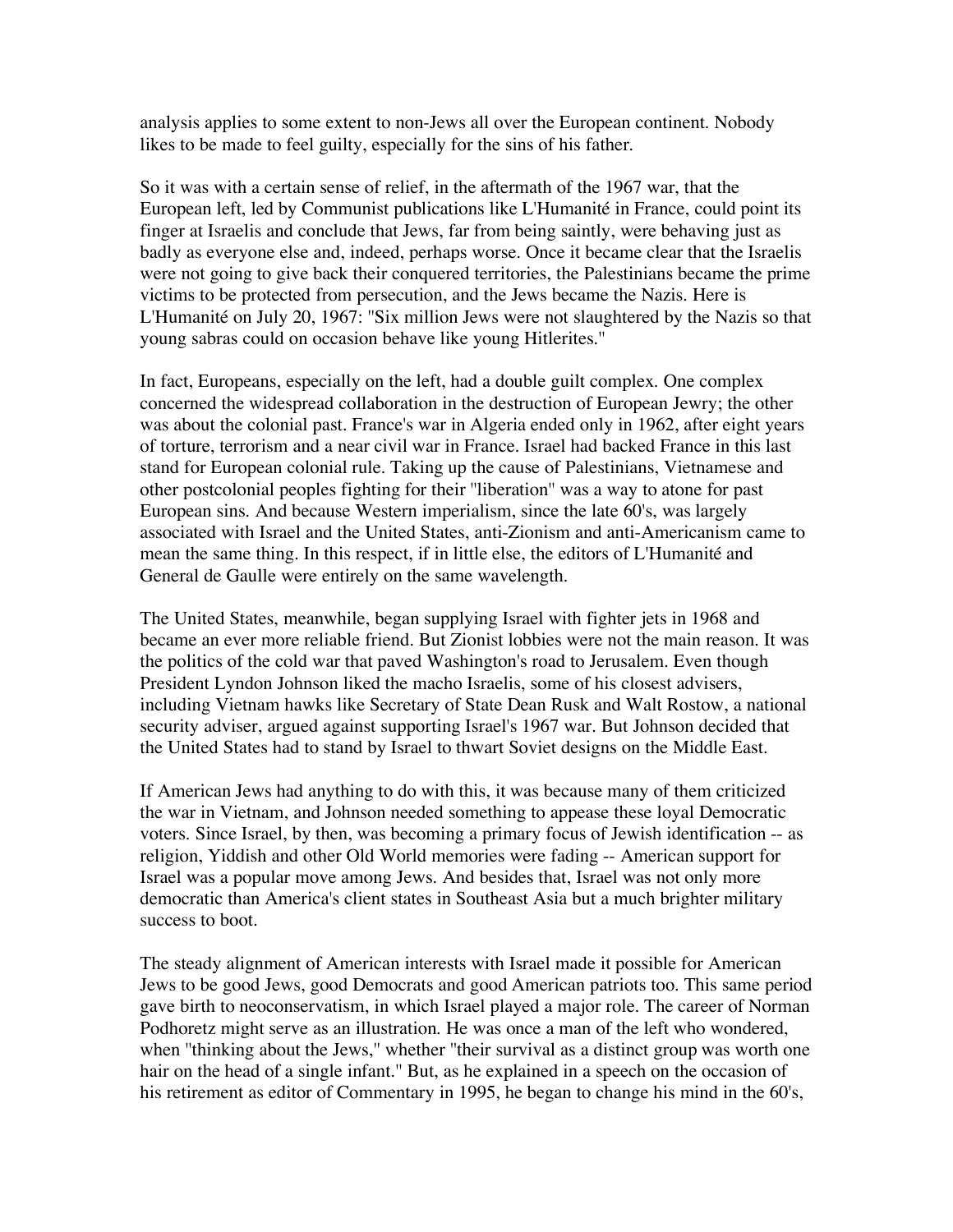when he became ''much more aggressive in defense of Jewish interests in general and of Israel in particular.'' One reason was a sense of shock when defeat in Vietnam threatened to turn the United States into a demoralized, enervated, even isolationist power, which would no longer stand up for good against evil in the world.

The other came roughly at the same time. Israel's occupation of Palestinian territories made radical leftists in the United States as receptive as Europeans to Arab and Soviet depictions of the Zionists as neo-Nazis. Disgust with this kind of ''liberalism,'' as well as with a perception of American weakness, pushed former leftists, like Podhoretz and Irving Kristol, managing editor of Commentary, to the right. Convinced of ''the inextricable connection between the survival of Israel and American military strength,'' Podhoretz began to see American dovishness in foreign affairs as a direct threat to Israeli survival. This feeling may be shared by some European Jews too, but without the swagger that goes with being a superpower citizen. Ruth Wisse, a professor of Yiddish literature at Harvard, remarked about Podhoretz that ''because of the national confidence that America nurtured in him, he is immune to the self-doubt and apologetics that eat up so many of his co-religionists from inside.''

This confidence is what Podhoretz and other neoconservatives sought to save from the wreckage of Vietnam. One of their most powerful political allies in this enterprise was Senator Henry (Scoop) Jackson, mentor of Richard Perle, among others. Jackson, a gentile, a Democrat and a staunch cold warrior, was the perfect bridge on which former leftists could cross over to the right, without actually joining the Republican Party. Henry Jackson was a founder of the America-Israel Friendship League. Israel, to him, was not a sentimental issue but an essential part of his vision of the United States as a nation destined to free the world from tyranny. Arab nationalism and Soviet Communism were seen as equally dangerous in this rather Manichaean view of a worldwide battle between good and evil.

It goes with Manichaeism (which is, of course, what appeals to Christian fundamentalists too) that battles are not only strategic but also existential. And this, in the eyes of many neocons, is what puts Israel and the United States in the same boat. Podhoretz again: ''Just as the fervent wish of the Arab world to wipe the Jewish state off the map derives not from anything Israel has done or failed to do, but rather from its existence alone, so we'' - - the United States -- ''are hated not because of our policies but because of who and what we are.''

The roots of neoconservative disillusion with liberalism and the almost obsessive promotion of American power go deeper than Vietnam, however. In Podhoretz's case it goes back to his childhood experiences on a school playground in Brooklyn, where he was bullied by his black schoolmates. Blacks, he had always been told, in good liberal fashion, were poor and persecuted, while Jews were rich and powerful. Neither rich, nor powerful, young Norman grew to hate the boys that beat him up with such ease. As he explained in a famous essay, ''My Negro Problem -- and Ours,'' he hated them, but also admired them, for ''they were tough; beautifully, enviably tough, not giving a damn for anyone or anything. To hell with the teacher, the truant officer, the cop; to hell with the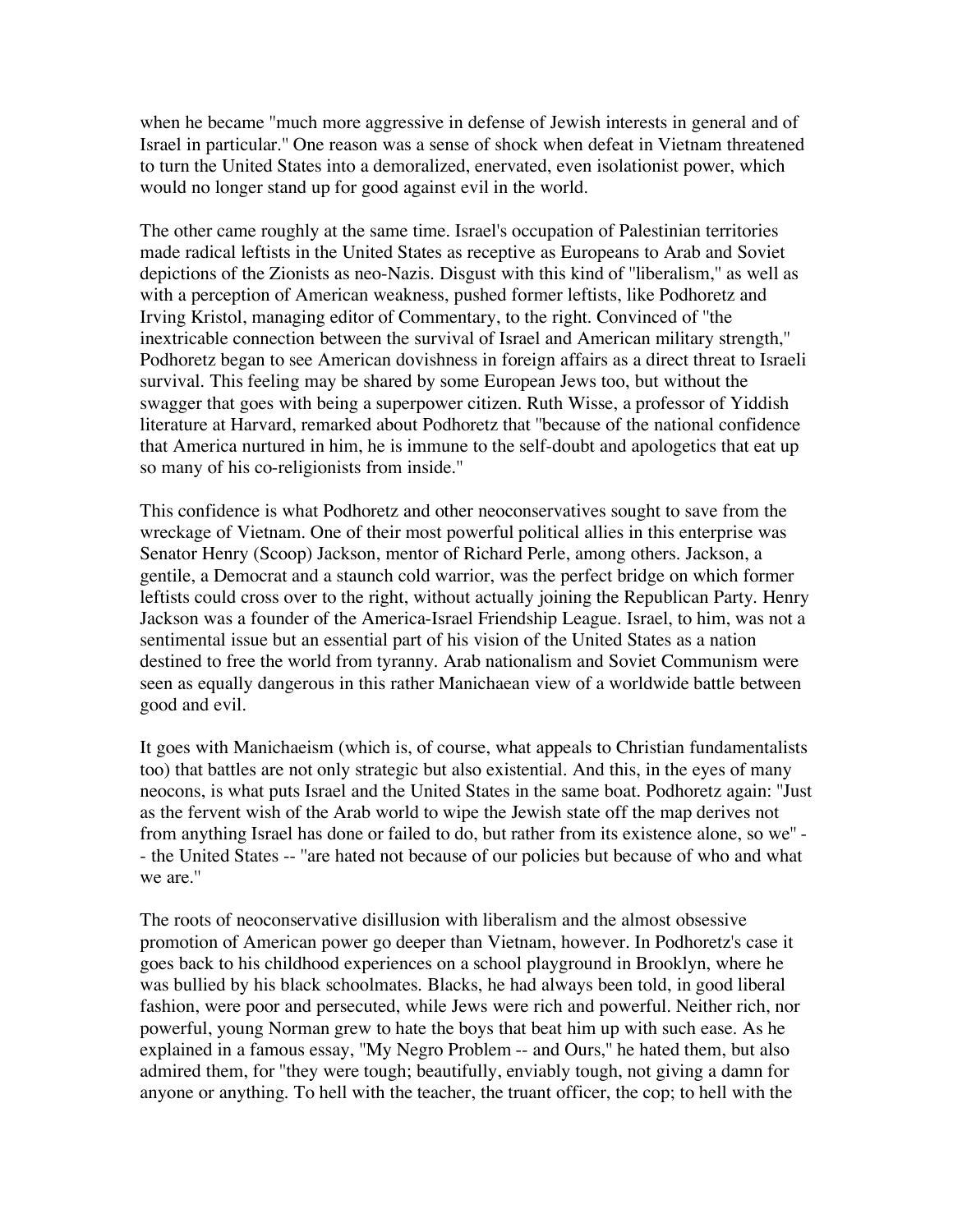whole of the adult world that held us in its grip and that we never had the courage to rebel against.''

This is highly revealing. What Henry Jackson, Richard Nixon, Ronald Reagan, Ariel Sharon, Benjamin Netanyahu and George W. Bush have in common is that they enabled bookish men to feel tough, beautifully, enviably tough. Too much can be made of the connection between the Chicago philosopher Leo Strauss and officials in the current Pentagon, but one aspect of Strauss appears to have rubbed off on them. Born in Germany, Strauss was a liberal rationalist in his youth. He had hoped, he said, that anti-Semitism would end with Jewish assimilation in a liberal democracy. The Nazis taught him otherwise. By the 1920's he began to regard liberals as weaklings, powerless to stop the violent mob. If one thing ties neoconservatives, Likudniks, and post-cold-war hawks together, it is the conviction that liberalism is strictly for sissies.

By the time Israel was attacked by Egypt and Syria in October 1973, it could no longer be doubted which side the United States stood on, but the size of American largess increased enormously. Before the Yom Kippur War, Congress agreed to an annual loan to Israel of more than \$500 million. After the war, this was increased to \$2.1 billion in loans and grants, much of which went into purchasing American military hardware. Again, the influence of Jewish lobbies can be easily exaggerated. President Nixon was not known for his warm feelings toward Jews, and most Jews did not vote for him, but he saw Israel as a vital pawn in the great game with the Soviets, especially when they were supplying Egypt with arms.

Once Egypt made peace with Israel in 1979, and switched patrons from Moscow to Washington, challenging the Soviets was no longer a major American concern. But the revolution in Iran, led by Ayatollah Khomeini, produced another enemy to confront. And this new confrontation outlasted the cold war. For Khomeini's brand of revolutionary Islam inspired others. Among the Palestinians, who had always been relatively secular, Islamist extremism gradually merged with Palestinian nationalism. The intifadas began with throwing stones, but degenerated into suicide attacks on Israeli citizens, organized by Palestinians with support from parts of the Arab world. Seen from a particular perspective in America, then, especially after 9/11, Israel and the United States, bound together by cold-war concerns in the 60's and 70's, were now thrown together in an existential ''war against terrorism.'' This shaped a climate in which it is not just potentially anti-Semitic to be critical of Israeli policies, but downright unpatriotic, too.

If political perspectives have become muddled in the United States by an identification with Israel that is too rarely critically examined, non-Americans are mostly incapable of separating what they think of Israel from what they think of the United States. That is why the Japanese politician I interviewed during the first gulf war automatically identified American policy with ''Jewish interests.'' Japan, like much of the modern world, feels uncomfortably dependent on American economic and military power. When people need to invent a malevolent face for this overwhelming might, they often reach for the prejudices of a hateful past. The Japanese politician may never have heard of the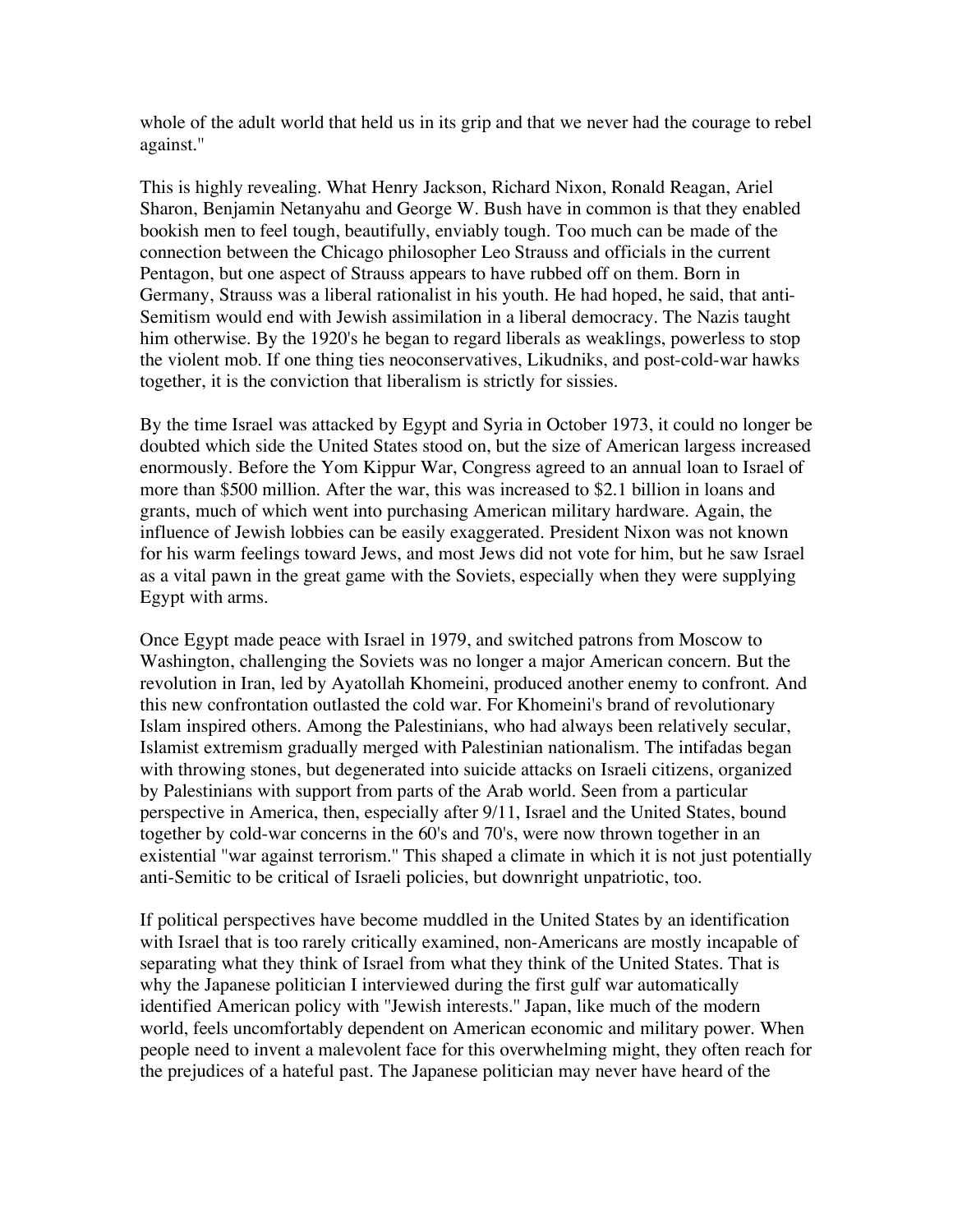19th-century Russian forgery ''The Protocols of the Elders of Zion,'' but it was widely read in prewar Japan and is enjoying a popular revival in the Middle East today.

It is perfectly possible, of course, to take a critical view of Israeli policies, and of their support in Washington, without being anti-Semitic. It is equally possible to be critical of American policies without being irrationally and emotionally anti-American. Just so, you can be opposed to capitalism, or ''globalization,'' without wishing to unleash or condone suicide attacks on Manhattan. What is disturbing, however, is the way these views now increasingly come together in a hostile cocktail. Most mass demonstrations in Europe, and elsewhere, against the war in Iraq contained banners in support of the Palestinians, even the religious extremists of Hamas, and against the global symbols of capitalism. For some people on the left, being opposed to Israel, or Zionism, goes beyond specific policies in Gaza or the West Bank; Israel is seen as the colonial Western presence in an Arab world, an American client state locked into global capitalism. Even if the Israelis treated the Palestinians with the most scrupulous generosity -- which they do not -- this impression would persist.

Not every demonstrator against Ariel Sharon's government or American imperialism is an anti-Semite, to be sure, but the ready identification of Jewish interests with the United States or, in the past, with Britain is old and loaded with prejudice. Since the early 19th century, many Europeans associated the City of London, as Wall Street is today, with financial power, materialist greed and economic imperialism. To ethnic nationalists in Germany and elsewhere, Britain and France, with their relative openness to immigrants, were seen as mongrel nations, where citizenship could be bought for a crock of gold.

This is what Hitler meant when he called France, Britain and the United States ''Jewified.'' He took the view, popularized by all manner of third-rate scribblers, that a Jewish cabal was manipulating Western powers behind the scenes. French universalism and Anglo-Saxon capitalism, so it was believed, threatened the unique values of culture and race. And behind all this were the Jews, pulling strings in their cosmopolitan network of banks, newspapers and movie companies.

The United States is now the biggest capitalist power in the world. To the extent that it is an empire, it is driven by economic interests, but also, these days, by a mission to spread "American values," as if they were universal. Hollywood is seen in the outside world as part of this, and so are Wall Street, the Pentagon and the International Monetary Fund. This, alas, is precisely the kind of thing anti-Semites have always associated with Jewish conspiracies. And since Israel is America's most favored ally in the Middle East, and the Palestinian cause has become the universal litmus test of liberal credentials, the idea that Jewish interests are driving American foreign policy is even more widely believed, if not always openly stated. American foreign policy and ancient prejudices are reinforcing each other in a vicious circle.

For Israel, the American embrace is an ambiguous advantage. Although perhaps vital for the nation's survival, it also makes Israel the hub of global hostility toward the United States. It is, in any case, doubtful that the fate of Israel is best served by its dependence